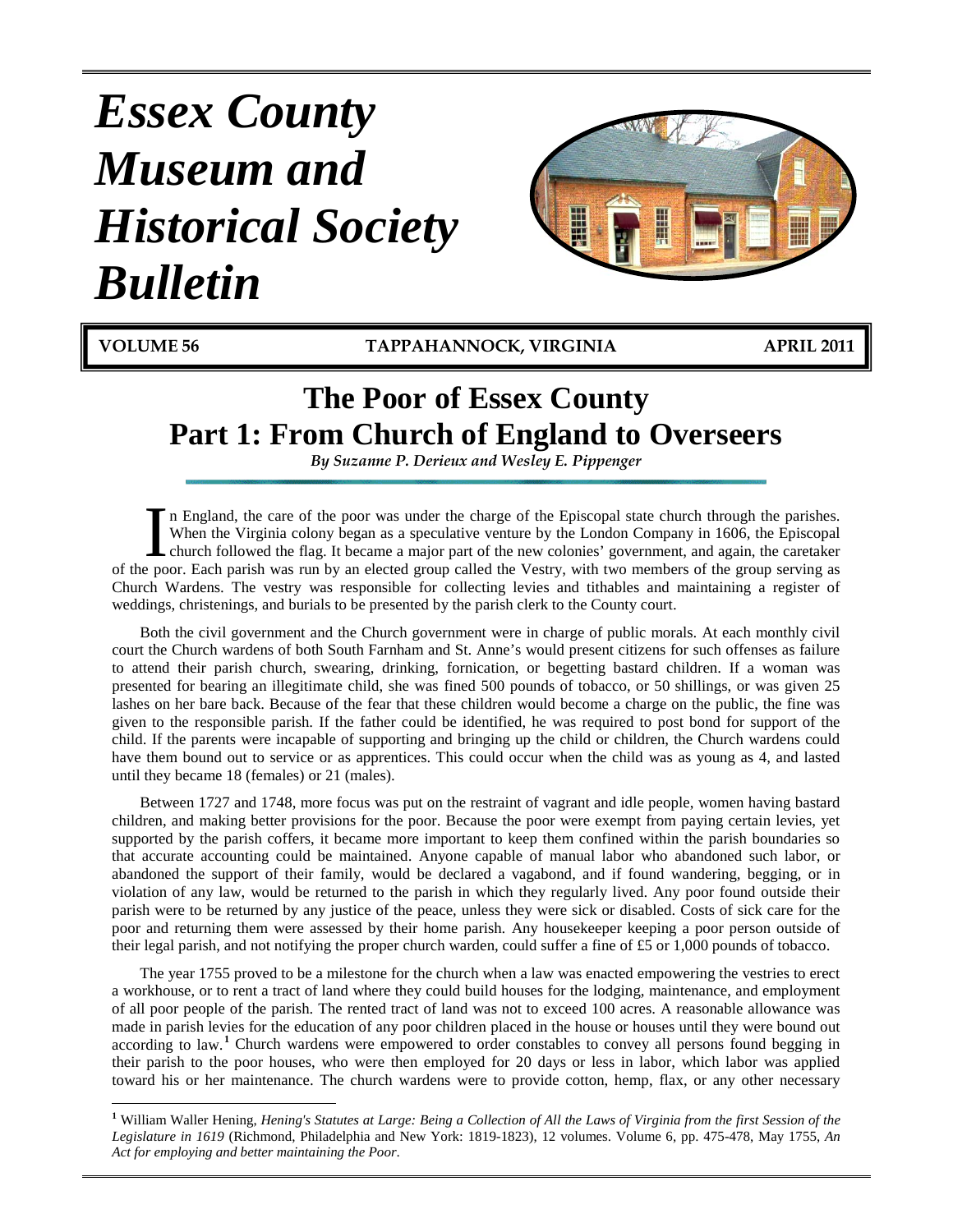materials, implements, or tools to these working poor. Rules were to be established for the operation of the poor house, and the work, employment, and reform of the poor placed or sent there.

The 1755 act also required church wardens in every parish to keep a book in which was to be recorded the names of all persons who received relief from the parish, with the time they were admitted to the parish, the occasion of such admittance, and other details, so that the poor of every parish were properly identified and accounted for. **[2](#page-1-0)** Every person receiving relief from the parish and sent to the poor house was to wear a badge of the parish, cut either in blue, red, or green cloth, in an open and visible manner upon the shoulder of the right sleeve of their garment, otherwise the offender could be whipped (not to exceed five lashes) for the offense. **[3](#page-1-1)**

#### *Overseers of the Poor*

The Church of England's reign as the State church ended with the Revolutionary War, and maintenance of the poor changed from a church function to a county function with the creation of the Overseers of the Poor in 1785. An act of Assembly passed that year provided that every county in the state would be 'laid off' in convenient districts. An election would be held in each district to choose "three discreet, fit, and proper persons who were freeholders and residents of the districts", to be an overseer and serve for a term of 3 years.**[4](#page-1-2)** The overseers from each district were all to meet between April and August each year and levy appropriate sums of either money or tobacco for the necessary relief and support of all poor, lame, blind, or any inhabitants of the county who were not able to maintain themselves. Each district was to return a monthly report of poor orphans to the civil court, and by the 10th of each August, was to submit an account book showing all monies paid out, to whom, and for what reasons. **[5](#page-1-3)** The overseers of the poor were also charged with putting vagrants to work as long as they resided in the county to make them less of a burden on the public charge.

In January 1799, all the laws relating to the Protestant Episcopal Church in Virginia were repealed. By act of 12 January 1802, the property formerly belonging to the PE church became the people's in the same degree from which the right and interest of the church was derived from them. It was declared that the overseers of the poor could enter upon a tract of land owned by the church (glebe land), if vacant, and use it for a place of general reception of the poor, but the overseers had no power over the church building or the churchyard. Any vacant glebe lands and church property remained entrusted to the overseers and appropriated by them for the benefit of the poor in their county. **[6](#page-1-4)**

In November 1802, the 239-acre glebe tract of St. Anne's Parish was sold to Edward Rouzee for \$1,100 current money of Virginia, and the glebe tract of South Farnham Parish was sold on September 14, 1803 to William Purkins, for \$616.10 shillings current money.**[7](#page-1-5)** The plate (silver service) belonging to both parishes was sold as well, and the proceeds arising from these sales were invested in Bank of Virginia stock for the support of the poor.

In 1843, two members from each parish were appointed to select a suitable farm for a poor house, while other members were designated to draw up rules for the management of the farm, discipline of the poor and rules for the superintendent of the farm. After consideration of the individual farms of Messrs. Croxton, Durham and Upshaw, the Trustees of the Poor bought a 471-acre tract known as Howard Grove from Muscoe Garnett for \$3,061.50. This farm, located on the Kino road, would house the paupers of the county until the demise of the system in 1938. Dr. Austin Brockenbrough was authorized to sell some of the bank stock for the payment of the farm and other expenses.

In September and October 1844, the Board of Trustees of the Poor for the two parishes in Essex County included William Blackburn, James Burke, Linius Clairbourne Gatewood and Daniel Rennolds from St. Anne's, and Dr. Austin Brockenbrough, Charles Bray, Dr. Adophus Gustavus Dunbar Roy, and James Semple from South Farnham. Other early trustees were Richard Baylor, Warner Lewis, James M. Matthews and Robert G. Haile. Members were fined \$5 for not appearing at meetings called by the president.

A Superintendent was hired to oversee the poor house, with duties as follows:

<span id="page-1-0"></span> $2^2$  No such record has been found for either parish in Essex.<br> $3^3$  Hening, Vol. 6, pp. 477-478.

<span id="page-1-1"></span>

<span id="page-1-2"></span><sup>&</sup>lt;sup>4</sup> If they refused to serve, without reasonable excuse, a designated overseer of the poor would forfeit and pay ten pounds to be used by the poor, together with court costs. (See Hening, Vol. 12, p. 712, October 1788, *An act for amending the acts concerning the poor*, passed December 25, 1788.)

<span id="page-1-3"></span><sup>&</sup>lt;sup>5</sup> Again, no such book has been found for either parish in Essex.

<span id="page-1-4"></span>**<sup>6</sup>** *Code of Virginia*, 1849, Chapter LXVII, "Of Church property and benevolent associations." **<sup>7</sup>** Essex County Deed Book 36: 298 & same DB 36: 306.

<span id="page-1-5"></span>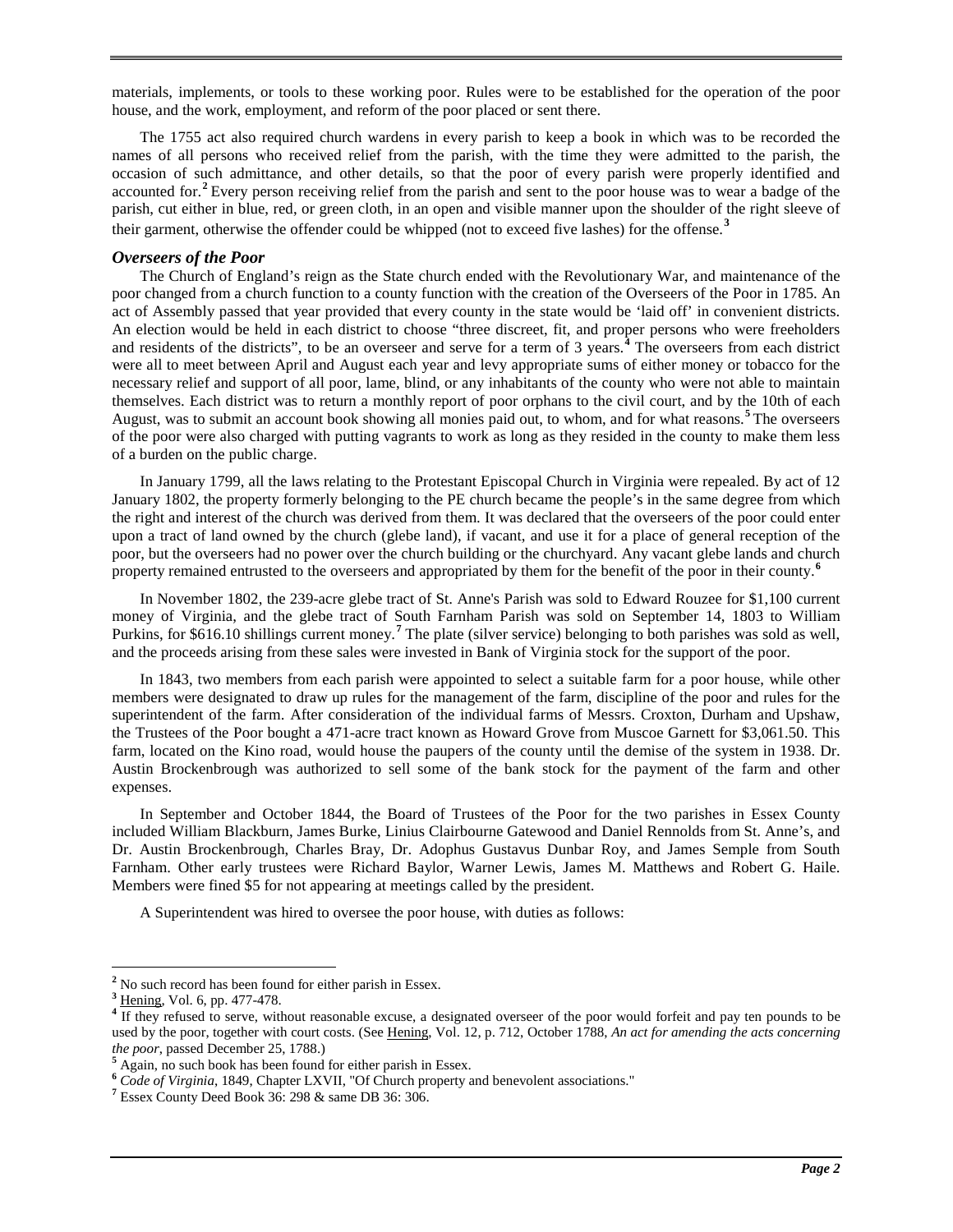- 1. He shall have the direction of the farm as to the cultivation of such products as the Trustees may authorize, attending also to the preservation of the houses, stock, enclosures, and such buildings as may be erected hereafter.
- 2. He shall receive all paupers sent to this asylum by the Trustees.
- 3. He shall employee all paupers able to work and make them work exercising proper humanity.
- 4. He shall make a monthly report to the Board of Trustees showing the work done according to the annexed table, describing age, condition, employment, and capability and aggregate number expenses of each &c.
- 5. He shall keep and render an account of all monies and property received and disbursed how many children old enough for schooling and how many it would be proper to bind out to trades.
- 6. He shall weekly furnish wood and distribute rations of meat, meal, salt, vinegar, pepper and to the sick groceries, also attend to their cleanliness both in their persons and houses, their morality, and their health, their bed and bedding likewise.
- 7. He shall besides the advantages of the farm such as a house, garden, the raising of fowls for the family and cotton and potato patch receive for the above services \$250 for the ensuing years.**[8](#page-2-0)**

On January 28, 1844, the trustees met at Howard Grove farm and made an agreement that the parishes of St. Anne's and South Farnham would bear the expense for the purchase of the farm, and all necessary expenses or charges for the support of the poor equally.**[9](#page-2-1)** At a meeting of the Overseers of the Poor held at the Essex County Courthouse in Tappahannock, on Monday, June 3, 1844, the following members of the board were appointed: Larkin Hundley (President), Daniel Rennolds, James Croxton, Charles Bray, Benjamin R. Baird, Mourning Johnston, Otway Rennolds, Alexander T. Baylor, James Clarke, Robert Munday, Heritage H. Cauthorn, John W. Fisher (Clerk).<sup>[10](#page-2-2)</sup> Board members represented the 12 districts within the county (six in each parish) and were levied money to use as payouts to the poor in their districts.

A Minute Book was established for the business of the new poor farm, and one of the duties of the Superintendent was to periodically list the names of those residing there. The first to arrive on 1 June 1845 were Kitty Clark, age 35, a nurse, Patsy Clarke, age 40, John Clarke, age 9, and William Clarke, age 5. Soon afterwards Dr. William J. Clarkson was chosen Superintendent, and Dr. John Lewis was appointed the physician of the institution.

The last list in the Minute Book, recorded 1 April 1850, lists 53 paupers residing at the poor farm, of whom 51 were white, two were free blacks, 34 were female, and 19 were male.

When the *Howard Grove* property was bought it contained a dwelling house, stables, and barn. In October 1844, ten log cabins measuring 14 by 16 feet, with 7½ foot high walls and mud chimneys were ordered built to house families. Five were complete by January 1845, and five more were soon ordered. An 1849 plat of the property shows the main house, two groups of five cabins, and a stage of some type, possibly for church services.**[11](#page-2-3)**

The daily life on the farm included providing food and lodging. It was ordered that the superintendent furnish to each adult resident one peck of sifted cornmeal and two pounds of bacon weekly, while giving half that quantity to children. The surviving paper trail shows many transactions between representatives of the poor house with local merchants for apple brandy, bacon, blankets, wool, coal, corn, meat, salt fish, molasses, rice, salt, salted pork, soap, tallow, tea, and coffee. Itemized invoices can be found for the upkeep and maintenance of individuals, including clothing, shoes, medical supplies and services, and schooling. The Board of Supervisors also approved expenses for transferring persons to and from the poor farm, as well as costs for making coffins, digging graves, and burials.

The Board of Trustees unanimously resolved that no allowances or provisions would be made for any pauper who did not reside upon the premises of the poor house tract. No person would be received at the institution without written order of two or more trustees of the board. Once a resident, paupers were not to be absent from the poor house for more than 24 hours at any time without leave of the superintendent, otherwise rations were reduced. No one could be allowed to visit for longer than 24 hours without permission of the superintendent. Anyone found guilty of any criminal dealings was to be expelled.

<span id="page-2-2"></span><span id="page-2-1"></span>

<span id="page-2-0"></span><sup>&</sup>lt;sup>8</sup> Overseers of the Poor Minute Book, pp. 2-3.<br>
<sup>9</sup> Essex County Deed Book 48: 365, recorded 17 March 1845.<br>
<sup>10</sup> Overseers of the Poor Minute Book, c.1843-1851, pagination incomplete; on microfilm at the Library of Virgi

<span id="page-2-3"></span>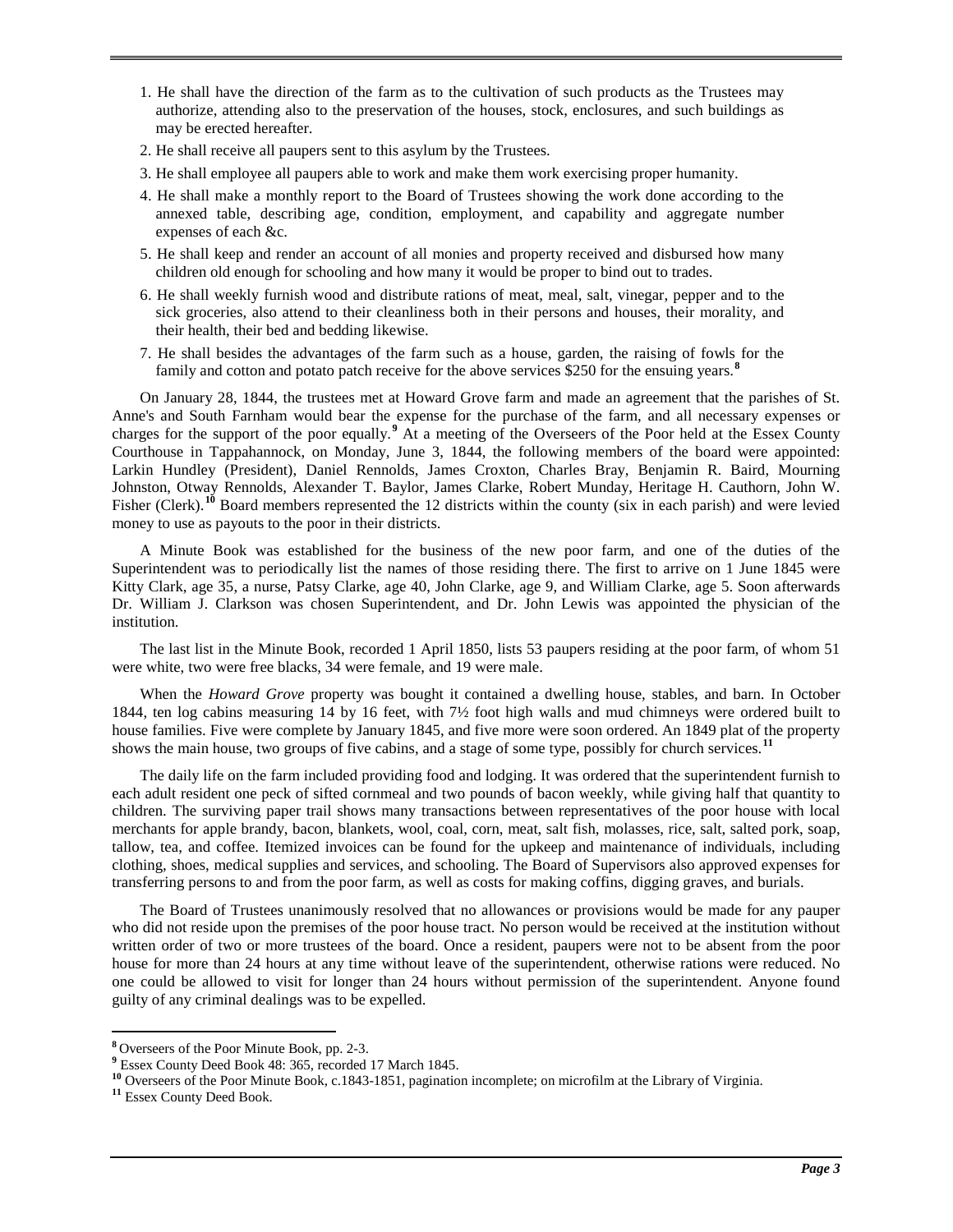All persons lodging on the poor house tract were to be employed in some way. The superintendent was authorized to purchase and furnish all implements of work required, whether farm tools, spinning wheels, looms, etc. to keep the residents working. Two acres were laid off to be cultivated, half in cotton and half in vegetables for the use by the poor. They could also grow tobacco for personal use, or to sell for a luxury like fine sugar. The farm grew its own corn and wheat, both for use by the poor, and to sell. The poor house tract, heavily timbered, yielded lumber both for the residents, and for profit. Invoices document the cutting of various quantities of cord wood, and the hauling of logs to a saw mill. Upkeep of the buildings at Howard Grove was done in house as much as possible.

Children over 8 years of age were sent to the school kept by Richard Tunstall Banks. The Board of Trustees recommended paupers to the Essex County Court to be bound out as apprentices, just as the Church Wardens had done. Messrs. Brockenbrough, Semple and Bray were appointed a committee to make such recommendations, and ordered that Matilda Haile, Betsey Rogers, William Griggs, John Clarke, Nancy Cox, Martha Shackelford, Susan Shackelford, Eliza Davis, and Marcus Hammons be recommended as apprentices.

The physician in charge was called in times of illness or injury. In any situation where a group of people were housed together, there were a number of localized epidemics: influenza, dysentery, typhoid. In addition to Dr. Clarkson, Doctors Thomas Gordon, Lawrence Roane, A.G.D. Roy, Austin Brockenbrough, Jones Clopton and William L. Waring all gave service at various times. The medical care was good (for the era) given the number of invoices for Doctor's visits and medicines. Other invoices give odd bits of information, such as the reimbursement of 75¢ to both Mourning Johnston and Pleasant T. Southall in 1846 for making, and putting straps and padding on a wooden leg for a pauper named Jack Guess.**[12](#page-3-0)**

The first recorded deaths at the poor house were Rosa Taylor in June 1845 and Julia Griggs in July 1845. In late 1845, George Durham was paid \$7.00 for making a coffin for Arthur Griggs and one for William Broaddus.**[13](#page-3-1)** In September 1846, the Board decided that "for any poor person not owning sufficient property to pay for a funeral, any Board member could direct that the person be buried in the way that paupers are usually buried, at the Board's expense".<sup>[14](#page-3-2)</sup> In August 1847, Walter G. Covington was compensated for making two coffins and Mace Clements for making one. While there is no mention in the surviving minutes of a cemetery on the poor house tract, there are numerous other records that record burials there.

Minor revisions to the poor laws, designed to keep slaves and illegitimate children from becoming chargeable, are found in the 1860 edition of the Code of Virginia.

Chapter CIII; 12:

Any person who shall permit an insane, aged or infirm slave owned by him or under his control, to go at large w/o adequate provision for his support, shall be punished by a fine not exceeding \$50.00, and the overseers of the poor...shall provide [f]or his maintenance, and may charge such person quarterly or annually with a sufficient sum...and recover it in the court....If any person shall by sale, gift or otherwise, dispose of any insane, aged or infirm slave, which is...likely to become chargeable, may be proceeded against under this section.

Chap CXXV; 1, 3, 5 cover the maintenance of illegitimate children.

1) Any unmarried white woman may go before a justice of the county in which she has resided for the previous year, and accuse any free person of being the father of a bastard child of which she is/has been delivered.... A person so accused may be apprehended, and brought before a justice, who shall require him to enter into a recognizance bond...with sureties, in not less than \$50.00, nor more than \$200.00...to appear...and to abide by the order of the court.

3) After such accusation shall have been made, proceedings thereupon may be had at the instance of the woman, or of an overseer of the poor.

5) If the court shall adjudge the accused to be the father of such bastard child, it shall order him to pay to the overseers of the poor of the county...for the maintenance of the said child, such sum as it may deem proper, for each year, until such time as the court may appoint, unless it sooner die.

The following entries were found either in the minutes of the Overseers of the Poor, or in the Essex County Death Register.

<span id="page-3-1"></span><span id="page-3-0"></span>**<sup>12</sup>** Overseers of the Poor Minutes, c.1843-1851, p. 24. **<sup>13</sup>** Overseers of the Poor Minutes, c.1843-1851, pp. 4, 5, 18. **<sup>14</sup>** Overseers of the Poor Minutes, c.1843-1851, p. 35.

<span id="page-3-2"></span>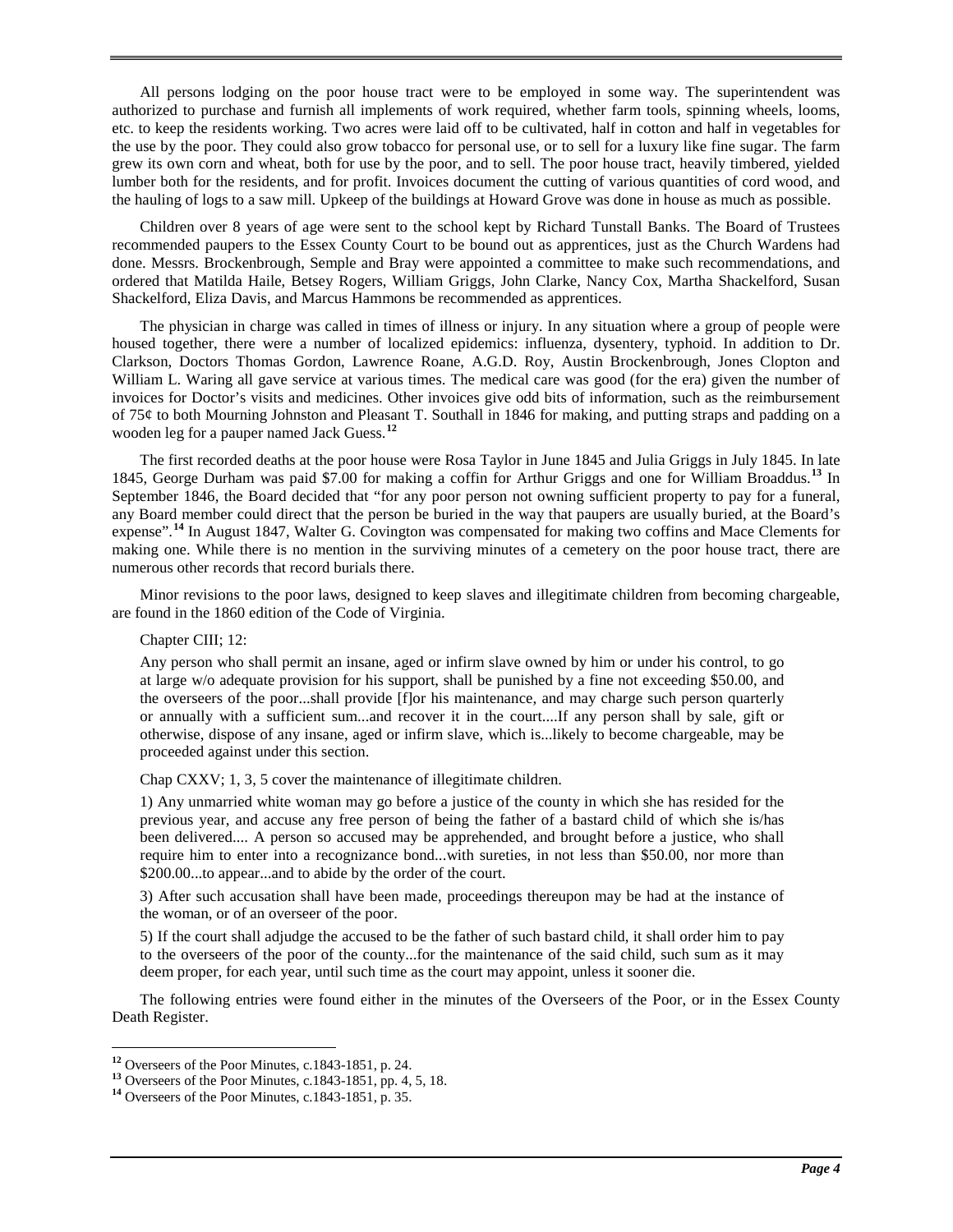|                                | No data available<br>d.<br>d/o<br>approximately<br>c.<br>(C)<br>Colored<br><b>FB</b><br>child of<br>c/o<br>m.                   | <b>Abbreviations Used</b><br>Died<br>daughter of<br>Free Black<br>Married | PH<br>Poor House (Howard Grove)<br>s/o<br>son of<br>wid/o<br>widow of                                                                                              |
|--------------------------------|---------------------------------------------------------------------------------------------------------------------------------|---------------------------------------------------------------------------|--------------------------------------------------------------------------------------------------------------------------------------------------------------------|
| <b>Date</b><br>1845<br>Jun. 13 | <b>Deceased Name; Description</b><br>Taylor, Rosa; death; age 26                                                                | <b>Date</b><br>1857<br>Jun. 21                                            | <b>Deceased Name; Description</b><br>Broaddus, Elizabeth, d/o William & Rachel                                                                                     |
| Jul. 13<br>Nov. 26<br>Dec. 8   | Griggs, Julia; death; age 18<br>Griggs, Arthur; death; age 7<br>Griggs, Arthur; death; age 7<br>Broaddus, William; death; age 4 | Dec. 30                                                                   | Elliott, wid/o Franklin Broaddus, m. 1835;<br>death; age 55, of dropsy, at PH<br>Tune, William, s/o John & Catherine Tune;<br>death; age 30, of consumption, at PH |
| 1846<br>Jun. 20<br>Oct. 6      | Carneal, Patsy; death; age 77<br>Dunn, Polly; death; age 65                                                                     | 1858<br>Jun. 15                                                           | Coleman, -, d/o Patty Coleman; death;<br>stillborn, d. at PH                                                                                                       |
| Oct. 12<br>Oct. 16             | Hodgers, Molly; death; age 85<br>Shackelford, Harriet; death; age 10                                                            | Jul. 16                                                                   | Cooper, Fanny, d/o Betty Cooper; death; age 3,<br>of dysentery, at PH                                                                                              |
| Oct. 21<br>1847                | Hill, Ransdale; death; age 55                                                                                                   | Nov. 21                                                                   | Davis, Mary, d/o Anthony & Louisa Tune;<br>death; age c.5, of intermittent fever, at PH                                                                            |
| Feb. 14<br>Jul. 23<br>1848     | Barrick, Lucy; death; age 60<br>Cauthorn, John T.; death; age 16                                                                | 1859<br>Jul. 10                                                           | Williamson, Thomas, s/o John Williamson, Jr. &<br>Lucy Clarke; death; age 8 days, of unknown                                                                       |
| $Jul.$ —<br>Nov. 28<br>Nov. 29 | Wright, c/o Nancy; making coffin<br>Clarke, John; death; age 30<br>Griggs, Medley; death; age 49                                | Nov. 22                                                                   | cause, at PH<br>Green, Maria [FB]; parents unknown; death; age<br>30, of fits, at PH                                                                               |
| 1849<br>Jun. 11<br>Jun. 11     | Greenwood, James; making coffin<br>Greenwood, —, d/o James; making coffin                                                       | 1860<br>Jun. 27                                                           | Langham, Robert; parents unknown; death; age<br>40, of consumption, at PH                                                                                          |
| Jun. 11<br>1850<br>Dec. 4      | Greenwood, Mrs. -; making coffin<br>Williams, Lucy; death; age 36                                                               | Jul. 16<br>Aug. $-$                                                       | Johnston, c/o Betty; burial<br>Jefferies, Martha; parents unknown; death; age<br>20, of dropsy, at PH                                                              |
| 1856<br>Jan. 27                | Tucker, Maria (C), d/o Susan Tucker; death; age                                                                                 | Aug. 10<br>Aug. 23<br>$Dec.$ —                                            | Jeffries, Martha; burial<br>Tucker, c/o Biven; burial                                                                                                              |
| $Jun.$ —                       | 12, of idiotic fits, $^{15}$ at PH<br>-, George (slave) of Elzer Fogg; death; age                                               |                                                                           | Brizendine, Thomas, s/o Thomas & Mary<br>Brizendine; death; age 45, of intemperance, at<br>PH                                                                      |
| Nov. 20                        | c.100, cause old age, at PH<br>Schools, Sarah, d/o Dawson Schools & Lucy<br>Cross; death; age 10, of fits, at PH                |                                                                           |                                                                                                                                                                    |

Under British rule the State Church had charge of the poor in the Virginia colony until the Revolution. The Overseers of the Poor, a group created by the state government to maintain the care of the sick, the blind and the impoverished would, in turn, be destroyed by the War between the States. The changes in the state government and what that meant to the care of the poor will be continued in the next Bulletin, Part 2: The Poor of Essex County.

 $\overline{a}$ 

#### **About the Authors**

<sup>&</sup>lt;sup>15</sup> Fits, or idiotic fits, was a catchall cause of death at the Poor House.

*Suzanne P. Derieux* is a recognized records specialist for Essex County. She is president of the Essex County Museum and Historical Society and resides in Tappahannock, Virginia. *Wesley E. Pippenger* is past president of the Virginia Genealogical Society and author of many publications on Virginia records including the 10-volume *Index to Virginia Estates, 1800-1865*, and two volumes on Essex County newspapers. He maintains a personal library and archives at his residence in Tappahannock, Virginia.